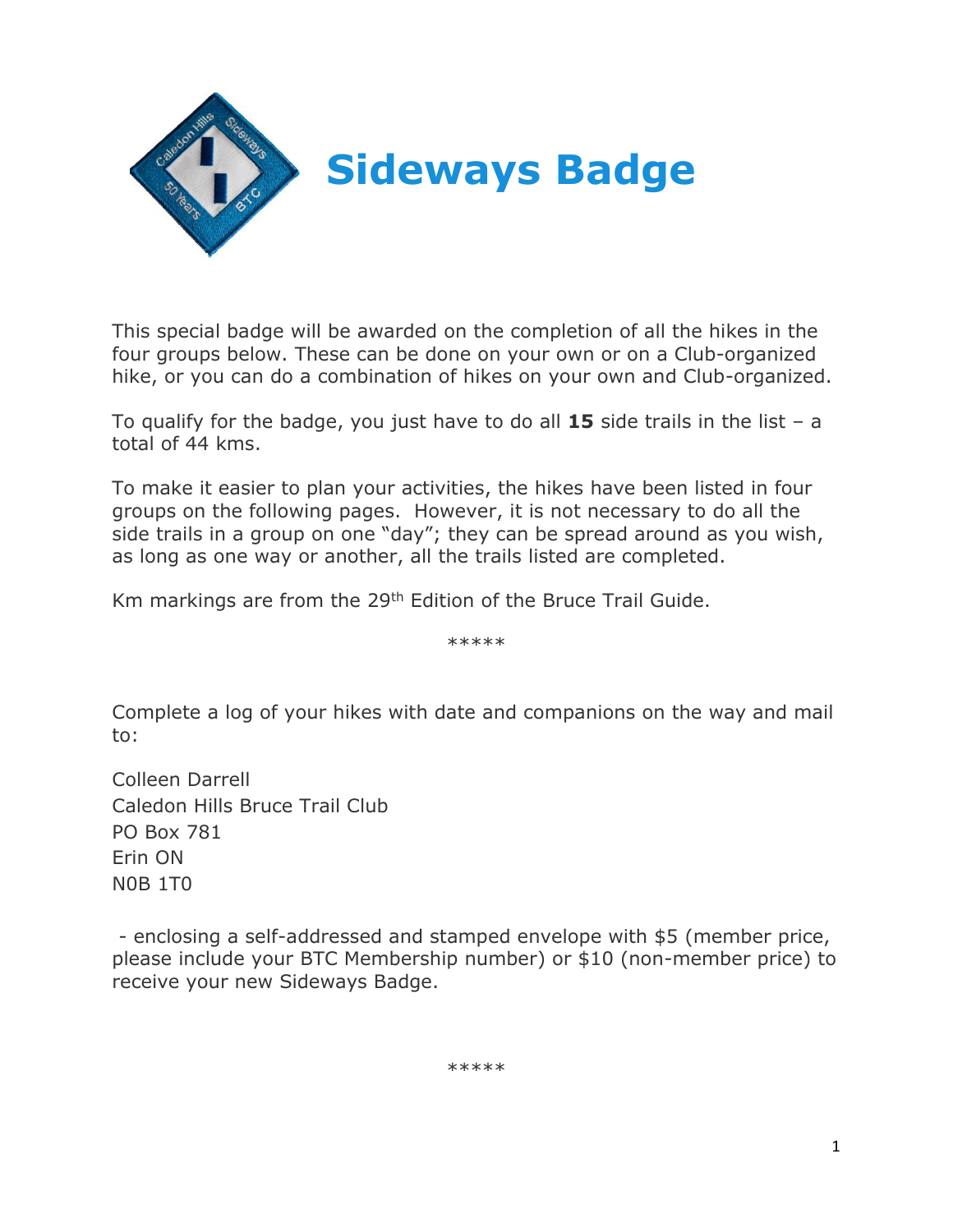**Day 1 -- Forks of the Credit** (Bruce Trail Reference Guide Maps 14-15) *The three hikes for Day 1 total 16.4 km, covering 5 side trails. Terrain will vary from steep and strenuous to flat and moderate.*

**Park** on Forks of the Credit Rd near Dominion St near km 8.8 on Map 14.

- Starting at the bridge over the Credit River, follow the blue blazes of the *Trimble Side Trail* west on the road.
- Hike out and return on the Trimble.
- Be sure to include the *Crows Nest Side Trail* which is a loop off the Trimble Trail.
- Some hills but easy walking. Total there and back: 6.1 km.
- Once back to Forks of the Credit Rd hike south up the Devil's Pulpit on the Main Trail for 300 meters to the *Ring Kiln Side Trail*.
- Hike in 600 meters to view the striking ruins of the Hoffman Lime Kiln.
- Then return to the Main Trail and go down to Forks of the Credit Rd. Total 1.8 km.
- Again from Forks of the Credit Rd take the Main Trail north over the bridge to the *Dorothy Medhurst Side Trail*.
- Go up the steep Medhurst trail to the Main Trail.
- Turn left and follow the main trail 1.6 km to the junction with the Mill Pond Side Trail. Turn left and follow the Main Trail down the hill until you meet the junction with the *Cataract Side Trail* near the Credit River.
- Turn right and follow the Cataract ST in to view the falls, then return the same way you came and follow the Main Trail back to the parking on Forks of the Credit Road. Total 8.5 km.

If you wish, you can substitute the Mill Pond ST in place of the Cataract ST. **Note that there is no thoroughfare from the Cataract ST through to the Mill Pond ST because the viewing platform at the falls is closed.**

**Name: \_\_\_\_\_\_\_\_\_\_\_\_\_\_\_\_\_\_\_\_\_\_\_\_\_\_\_\_\_\_\_\_\_\_\_\_\_**

**Date completed: \_\_\_\_\_\_\_\_\_\_\_\_ \_\_\_\_\_\_\_\_\_\_\_\_\_\_**

**Notes: \_\_\_\_\_\_\_\_\_\_ \_\_\_\_\_\_\_\_\_\_\_\_\_\_**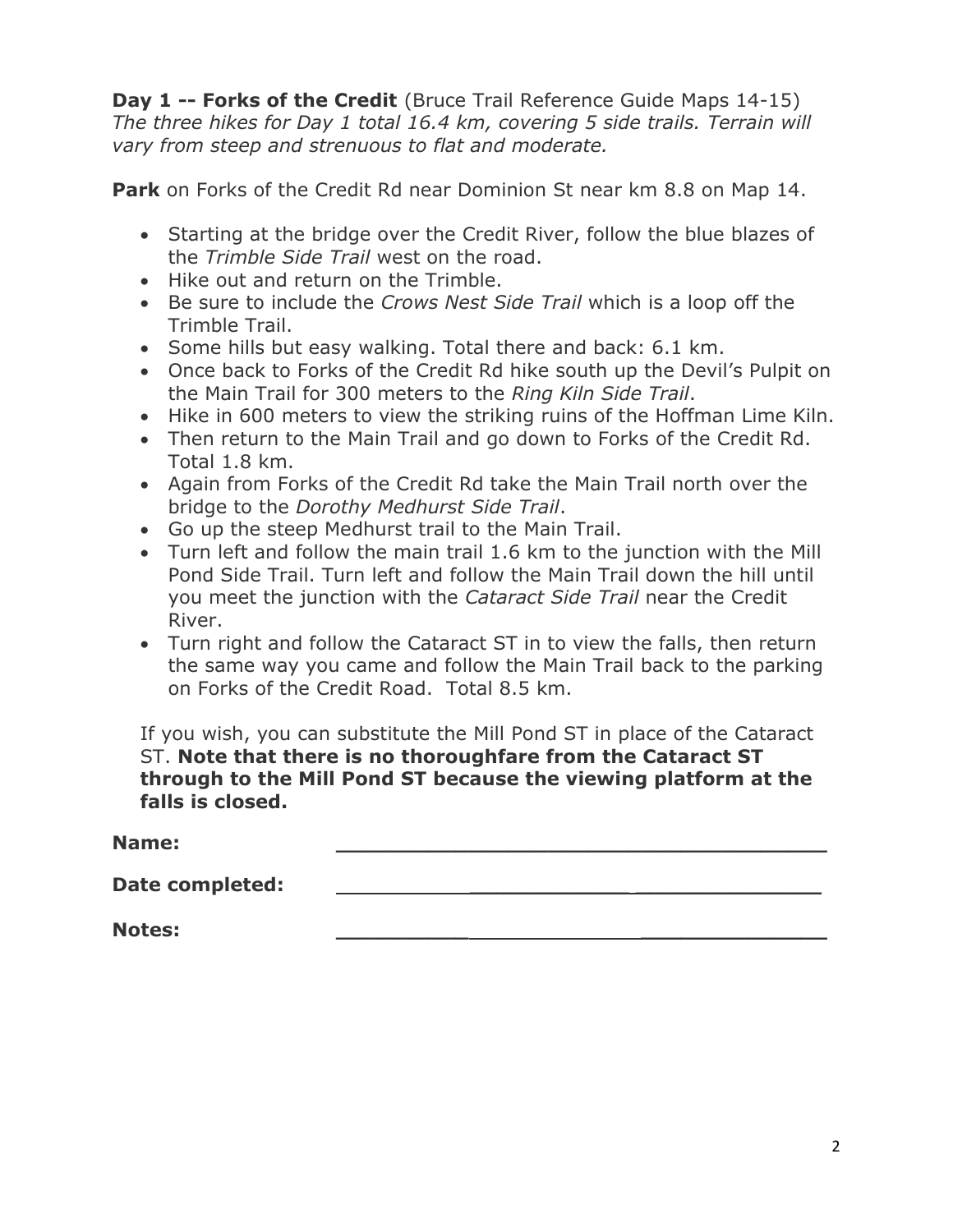## **Day 2 -- Hockleycrest** (Map 18)

*This is a 5 km loop hike on hilly and flat terrain, covering 3 side trails.*

**Park** at km 44.3 on *5* Sideroad east of Airport Rd (where the Main Trail crosses).

- Walk east on 5 Sideroad 300 meters to *Darcy's Side Trail* on your left (named after a well-loved dog).
- Follow Darcy up to the Main Trail and turn right.
- Keep going about one km to the *Hockleycrest Side Trail* on your left.
- Follow Hockleycrest up to the Main Trail and turn right. Return south on the Main Trail (be sure to include the short *Harmony Side Trail*) just before you arrive at the parking lot on 5 Sideroad. Total 5 km, fairly flat and easy.

| Name:                  |  |
|------------------------|--|
| <b>Date completed:</b> |  |
| <b>Notes:</b>          |  |

## **Day 3 -- Hockley Heights (Map 18)**

*This is a 9 km hike on hilly terrain requiring a car shuttle, covering 3 side trails.*

Meet at the parking lot on 5th Line just south of Hockley Rd. (near km 50.8 on Map 18). Do a car shuttle west on Hockley Rd then north on 3rd Line EHS up to 15 Sideroad. Park at the roadside and walk east on 15 Sideroad on the *Hockley Heights Side Trail*. There are some long stretches of quiet country road and in the middle a very hilly section before you return to Hockley Rd parking. Total of 6.7 km.

After you get back to the parking area, take the *Hemlock Ridge Side Trail* up to the Main Trail, turn left, then, after 200 meters turn right on the *Glacier Valley Side Trail*. When Glacier Valley meets the Main Trail, turn right. Follow the Main Trail about 200 meters until you meet the lower end of the Hockley Heights Side Trail on your left. Follow it down to the parking area. Total of 2 very hilly kms.

| Name:                  |  |
|------------------------|--|
| <b>Date completed:</b> |  |
| <b>Notes:</b>          |  |